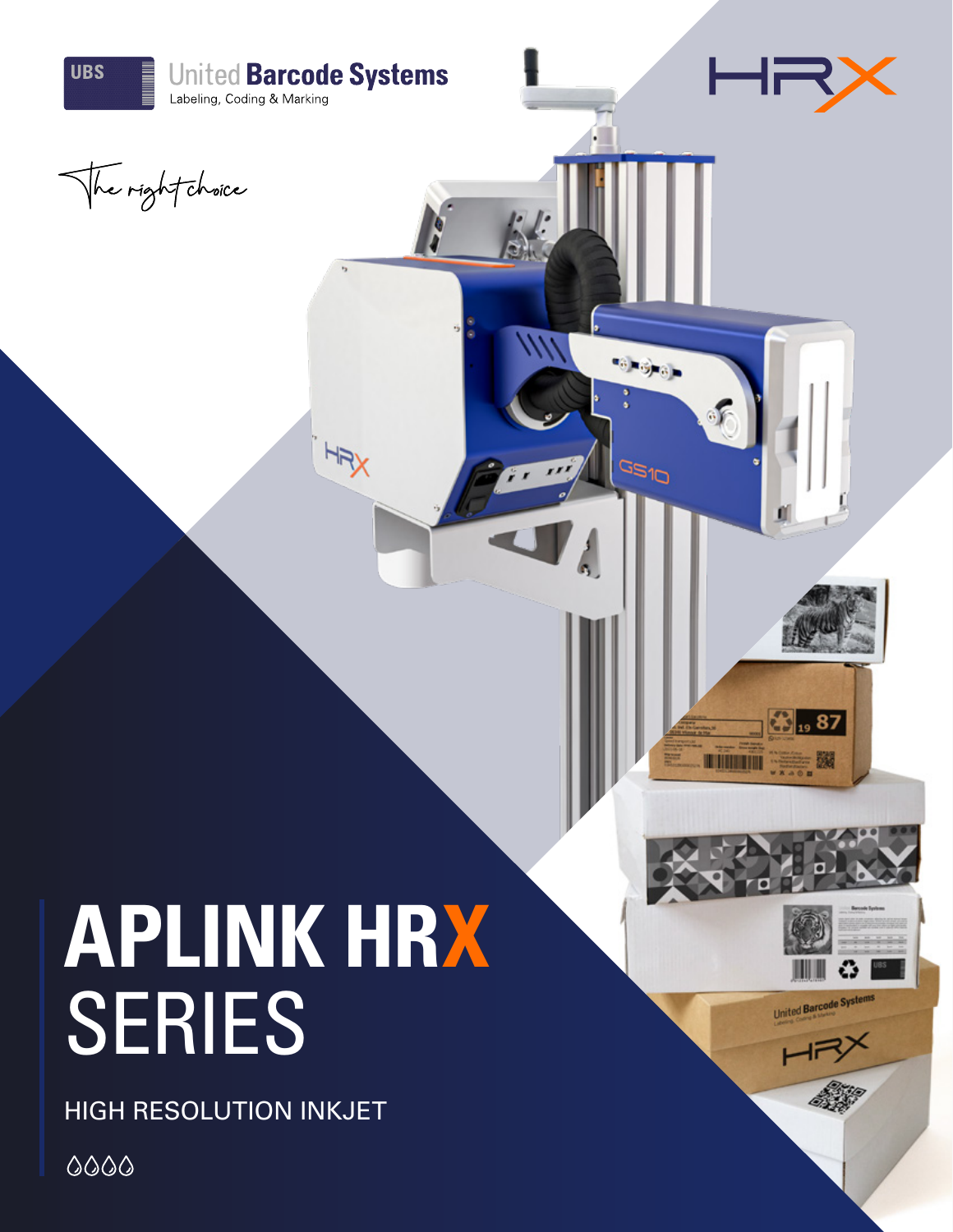Multichannel vertical resolution management and up to 1440dpi of horizontal resolution for a higher contrast.

Regulates the contrast applied to each element, making it possible to highlight some areas of the message more than others.

> Innovative design that allows the head to rotate on its 3 axes to print in SIDE, TOP or TILT position (from 0º to 90º) fast and easy.



58333

 $20011$ 

Control any parameter of the printer thanks to HR Link Communication Protocol, manageable through the user interface.

GSOS Up to 3 levels

Connect encoders, beacons or UV LED curing lamps; link printers or communicate APLINK HRX Series with any item in the line.

**GS10** Up to 7 levels

#### **HMI DISPLAY 7" or 10"** Take coding to the next level

For a greater comfort, it is possible to remove the controller from the printer's body and place it anywhere on the production line.

APLINK HRX Series is self-configures according to the ink inserted preventing errors and ensuring the best possible print quality.

ЪŅ

UV LED Curing System configurable through HMI display.

with GrayScale printing.

#### **GRAYSCALE PRINTING**

#### **CONTRAST PER ELEMENT**

#### **RESOLUTION**

### **FLEX INTEGRATION SYSTEM**

#### **PRINTING ON ANY SURFACE**

#### **PERIPHERAL CONNEXIONS**

#### **HR LINK COMMUNICATION**

#### **BOTTLE AUTODETECTION**